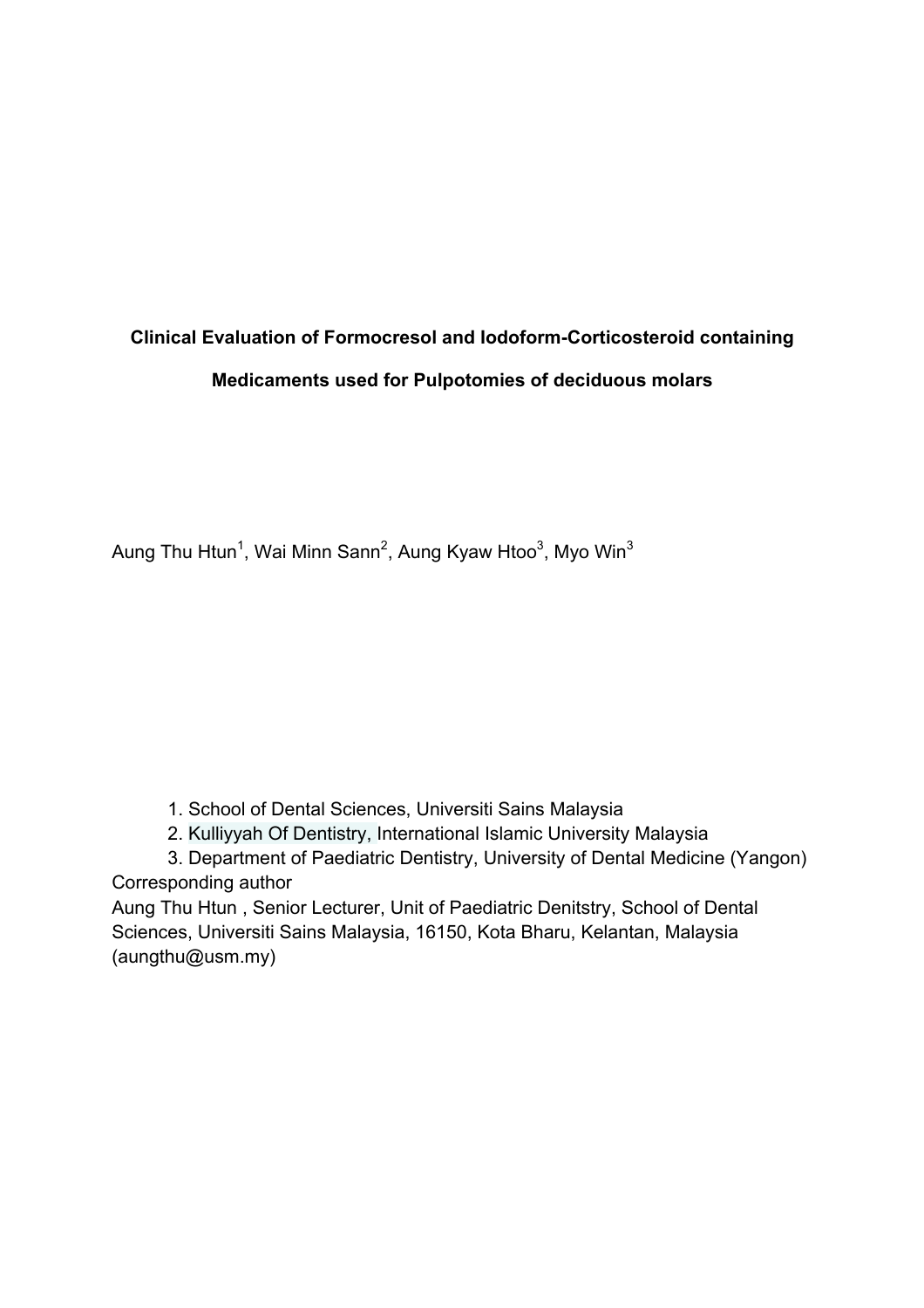#### **ABSTRACT**

**Introducation:** Although clinical guidelines on pulp therapy of primary teeth reflect the cited literature and consensus of experts, more research is needed in the areas of vital and non-vital pulp treatment. The aim of this study is to compare and evaluate clinical outcomes of vital and non-vital pulpotomies of deciduous molars using an iodoform-corticosteroid containing medicament (PT, Pulpotec®) and Formocresol (FC). **Methods:** Pulpotomies of forty two mandibular primary molars in thirty children were available for analysis of success/failure rate. In each vital and non-vital pulpotomy group, eleven primary molars were treated with FC and ten with PT. Signs and symptoms studied were abscess, gingival redness, facial swelling, pain on chewing, spontaneous pain, mobility, sinus tract and others. **Results:** The overall success rate of the study was 95.24% ( 40 out of 42). Follow-up time of all teeth in both FC and PT groups ranged between 6 and 17 weeks, with a mean of (8.6) weeks. In vital pulpotomies, FC was successful in 90.90% of the cases, one tooth out of eleven was failed clinically and PT had 100% success rate, with no statistical difference between the two materials  $(P > 0.05)$ . The same results were found in non-vital pulpotomy groups. **Conclusion:** High success rate of pulpotomy with PT (100%) both in vital and non-vital groups is impressive but it was only for short follow-up period. Formaldehyde which is one of the contents of PT may potentiate the efficacy of the medicament. It was found that PT can handle inflammation better than FC. It may be due to the corticosteroid content which is well-known for its anti-inflammatory effect. With continued advancement and availability of bioactive pulp medicaments, effective alternatives may replace routine use of Formocresol pulpotomies.

Keywords: Pulpotomy, Deciduous molar, Primary molar, Formocresol, Iodoform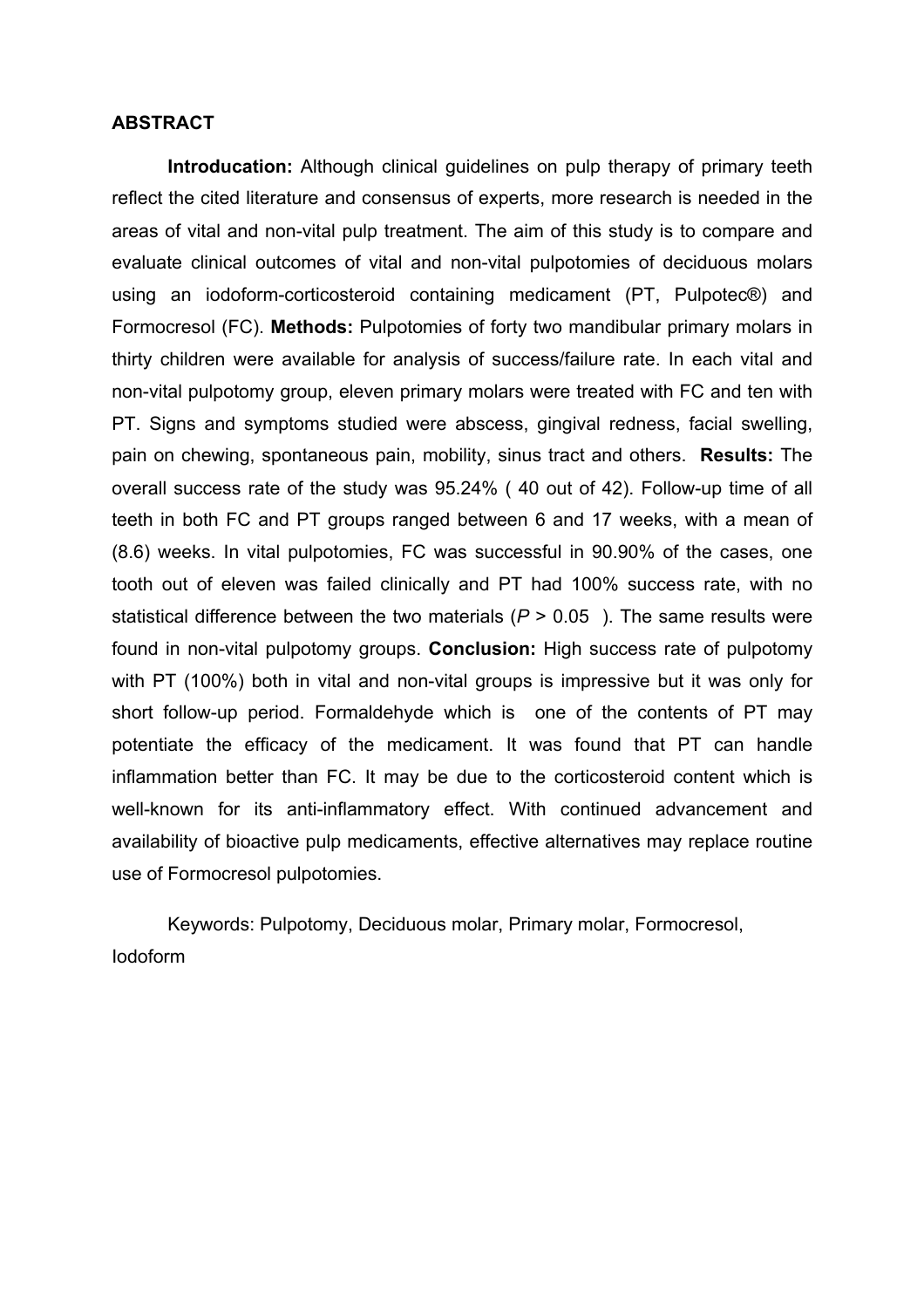#### **1. Introducton**

One of the aims of pediatric dentistry is to keep healthy or restored primary teeth in place on the dental arch until they are replaced by the underlying permanent teeth. Pulp treatment in primary teeth remains one of the most controversial treatments in pediatric dentistry. The goal of pulp therapy in primary teeth is to preserve function and esthetics that would otherwise be lost to extraction. Although clinical guidelines on pulp therapy for primary teeth reflects the cited literature and consensus of experts, more research is needed in the areas of vital and non-vital pulp treatment in primary and young permanent teeth to aid clinicians in the proper technique and medications for use (AAPD ,2004).

Pulpotomy is considered as the treatment of choice for infected coronal pulps in primary teeth (Ranly *et al,* 2000). This procedure involves: (1) coronal pulp tissue removal; (2) fixative agent applied over the radicular pulp tissue; and (3) restoration of the tooth.

This paper will describe a comparative clinical study for evaluation of pulpotomies of deciduous molars using Pulpotec® , an iodoform-dexamethasone containing medicament, and Formocresol , which is still considered as the gold standard medicament (Jabbarifar, 2004), for treatment of infected deciduous molars.

The aim of this study is to compare and evaluate clinical outcomes of vital and non-vital pulpotomies of deciduous molars using an iodoform-corticosteroid containing medicament (PT) Pulpotec®) and Formocresol (FC).

#### **2. Materials and Methods**

This clinical study was an observational type and prospective in design. The study involved the clinical procedures and statistical analysis of the results. Ethical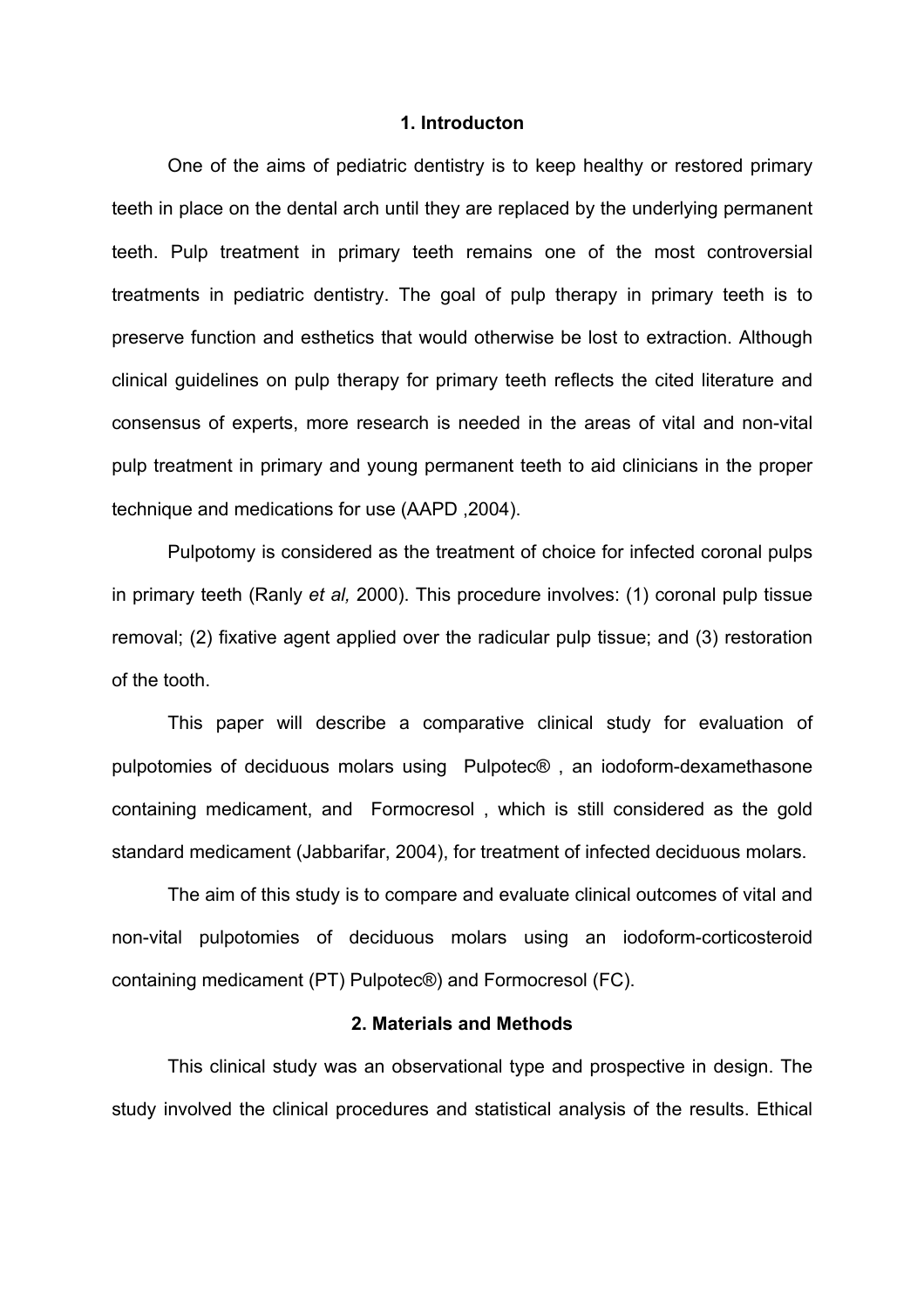considerations of the study were scrutinized and approved by the research ethics committee of university of dental medicine, Yangon.

An informed courtesy was obtained from a parent or legal guardian. All patients were selected according to the inclusion criteria and registered in a standardized, prepared proforma. Vital or non-vital mandibular deciduous molars which needed endodontic treatment were randomly assigned to either PT or FC group. Acute or chronically infected pulp of mandibular primary molars in 30 children were treated using conventional pulpotomy technique. The teeth were randomly assigned to the PT group (20 teeth) or FC group (22 teeth). Presence or occurrence of any recorded signs and symptoms in four-week review is regarded as failure.

The success and failure rates of each vital and non-vital pulpotomies were compared in follow-up visits in relation to applied medicaments. The outcomes of different groups were statistically analyzed using (SPSS software) Fisher exact test.

#### **3. Results**

Of the 62 pulpotomized teeth, 42 teeth in 30 children (19 boys and 11 girls) were available for analysis of success/failure rate. (Table 1)

## **3.1 Available follow-up time**

Follow-up time of all teeth in both FC and PT groups ranged between 6 and 17 weeks, with a mean of (8.6) weeks. Treatment failure was detected in 2 teeth after a mean period of 10 weeks.

#### **3.2 Evaluated Signs and Symptoms in both vital and non-vital groups**

There are altogether 21 mandibular primary molars in each group and the data for each molar was recorded in proforma pre-operatively and post-operatively. Signs and symptoms recorded at first visit and evaluated after pulpotomy treatment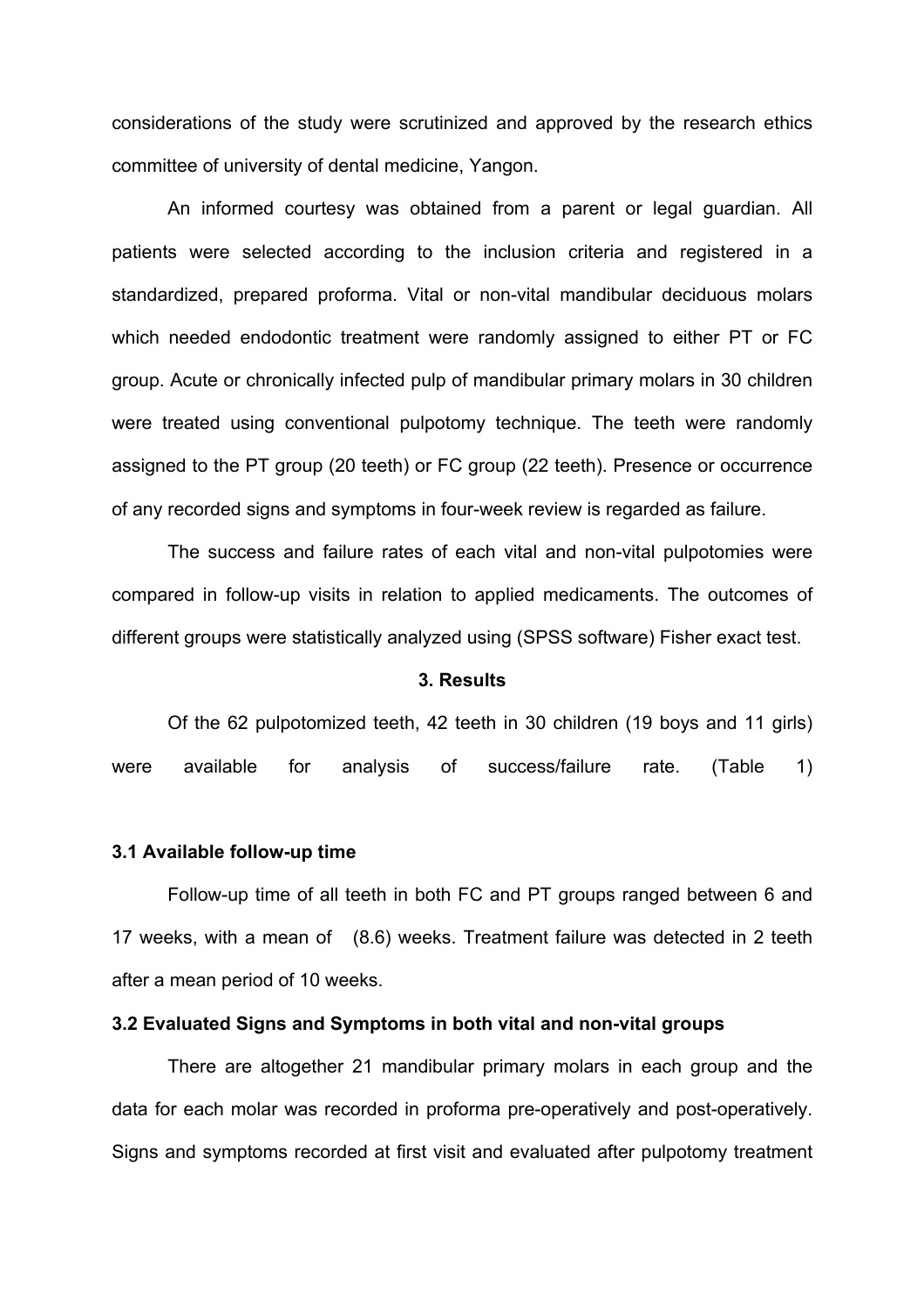were abscess, gingival redness, facial swelling, pain on chewing, spontaneous pain, mobility, sinus tract and others. (Table 2 & Table 3)

#### **3.3 Outcomes of different treatment**

The overall success rate of the pulpotomies of all teeth in this study was 95.24% ( 40 out of 42). The follow up evaluations revealed two failures (4.76%); one tooth (first primary molar) from vital FC group and one tooth (second primary molar) from non-vital FC group after a follow-up peroid of ( 10) weeks in both groups.

In vital pulpotomies, FC was successful in 90.90% (10/11) of the cases, and PT had 100% success rate, with no statistical difference between the two materials (*P* > 0.05 ). One tooth out of 11 treated with Formocresol was failed clinically and all teeth treated with PT get 100% success rate (table 4). Interestingly these same results were found in non-vital pulpotomies (table 5).

#### **Discussion**

The aim of pulpotomy in a primary molar is to maintain a symptom-free and functional tooth until its physiologic exfoliation (Holan et al. 2005). Inflammatory changes within the pulp horn region of teeth with carious loss of more than half of the intercuspal marginal ridge would necessitate some invasive pulp treatment (Duggal et al., 2002).

It has been reminded that a throbbing pain associated with an inflamed gingival papilla due to food impaction might simulate an irreversible pulpal infection. These symptoms could be disappeared following restorative treatment (Fuks, 2005). Such condition was noted in one case of vital pulpotomy group of the study.

Concerning with patients visits and follow-ups, one-visit endodontic treatment has clear advantages to both the dentist and patient. It will not only be well-accepted by patients, it also prevents the contamination of the root canal system between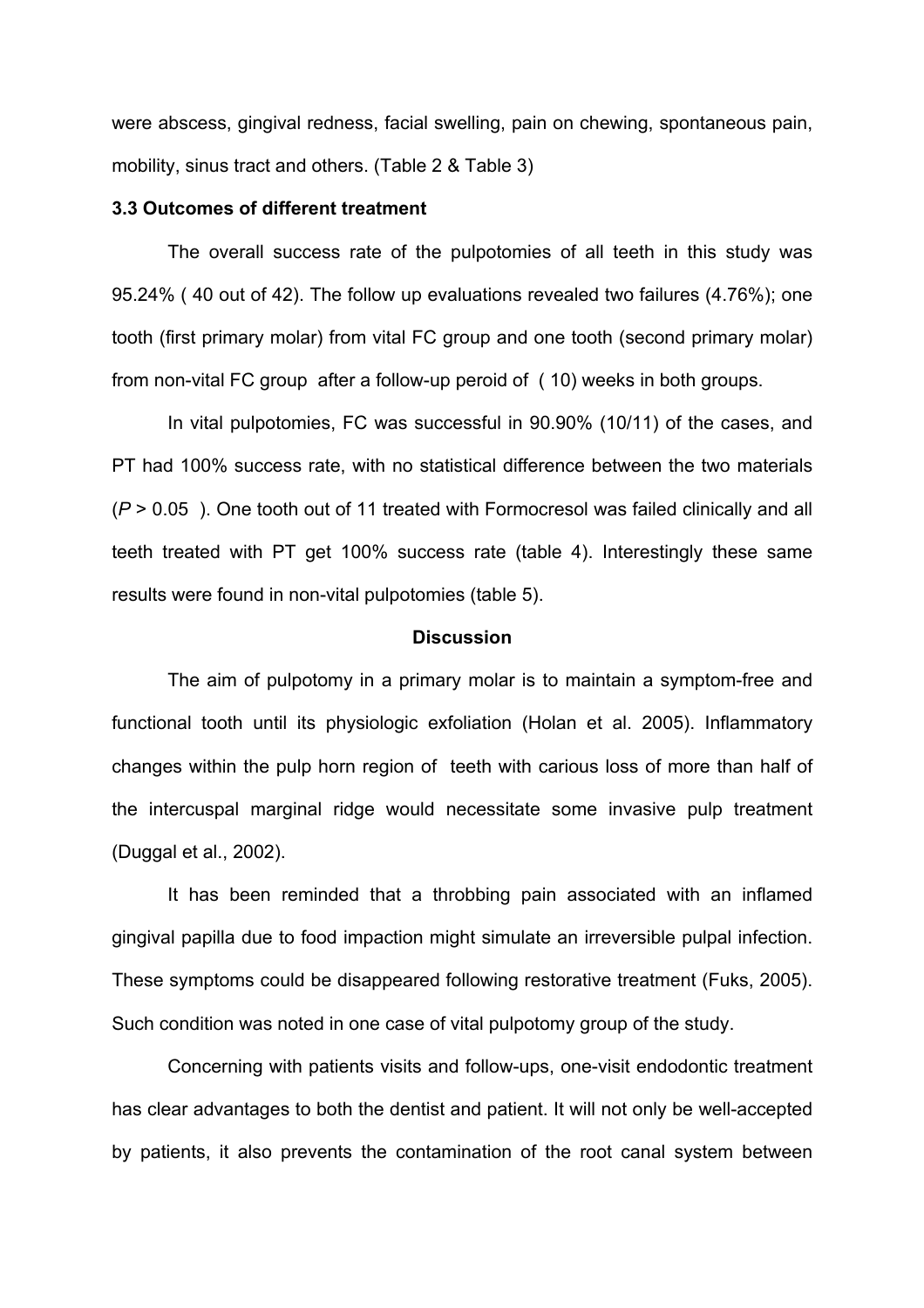appointments. Ideally vital pulp treatment should be finished in one session provided that the time available, operator's skills and anatomical conditions are all favorable. On the other hand, treatment of necrotic pulps associated with a periradicular lesion will be a great challenge to the dentist (Siqueira, J. F, 2001). A clinical advantage of PT over FC is the fact that less time is needed for the procedure in vital pulpotomy technique. However it should be in mind that although root canal medicaments play a role in outcome of the treatment, it is not the most important factor in the success of pulp therapy. Other factors such as case selection, biomechanical preparation, and parent co-operation especially for a young child will also contribute towards the success of pulp therapy. Patient's co-operation and untoward behaviors are doubtlessly important to the success of the treatment.

As the teeth were randomly assigned to FC or PT groups, it is not feasible that more teeth with undiagnosed, inflamed pulp were assigned to any group. Although signs and symptoms of non-vital molars treated with PT seem to have a more guarded prognosis in this study, there was apparent higher success rate. It is, therefore, reasonable to assume that PT can handle inflammation better than FC. It may be due to the corticosteroid content which is well-known for its anti-inflammatory effect.

In this study, 100% success rate of pulpotomies with PT both in vital and nonvital groups is impressive, but it was only for 8.5 weeks of mean follow-up period. It will need to be considered for long-term follow-up period, until shedding time of the treated teeth if possible. It should be noted that formaldehyde is also one of the contents of the evaluated iodoform-corticosteroid containing medicament in this study. The effect of this content on the pulpal remnant together with other contents may have potentiated the efficacy of the medicament. As a paste preparation less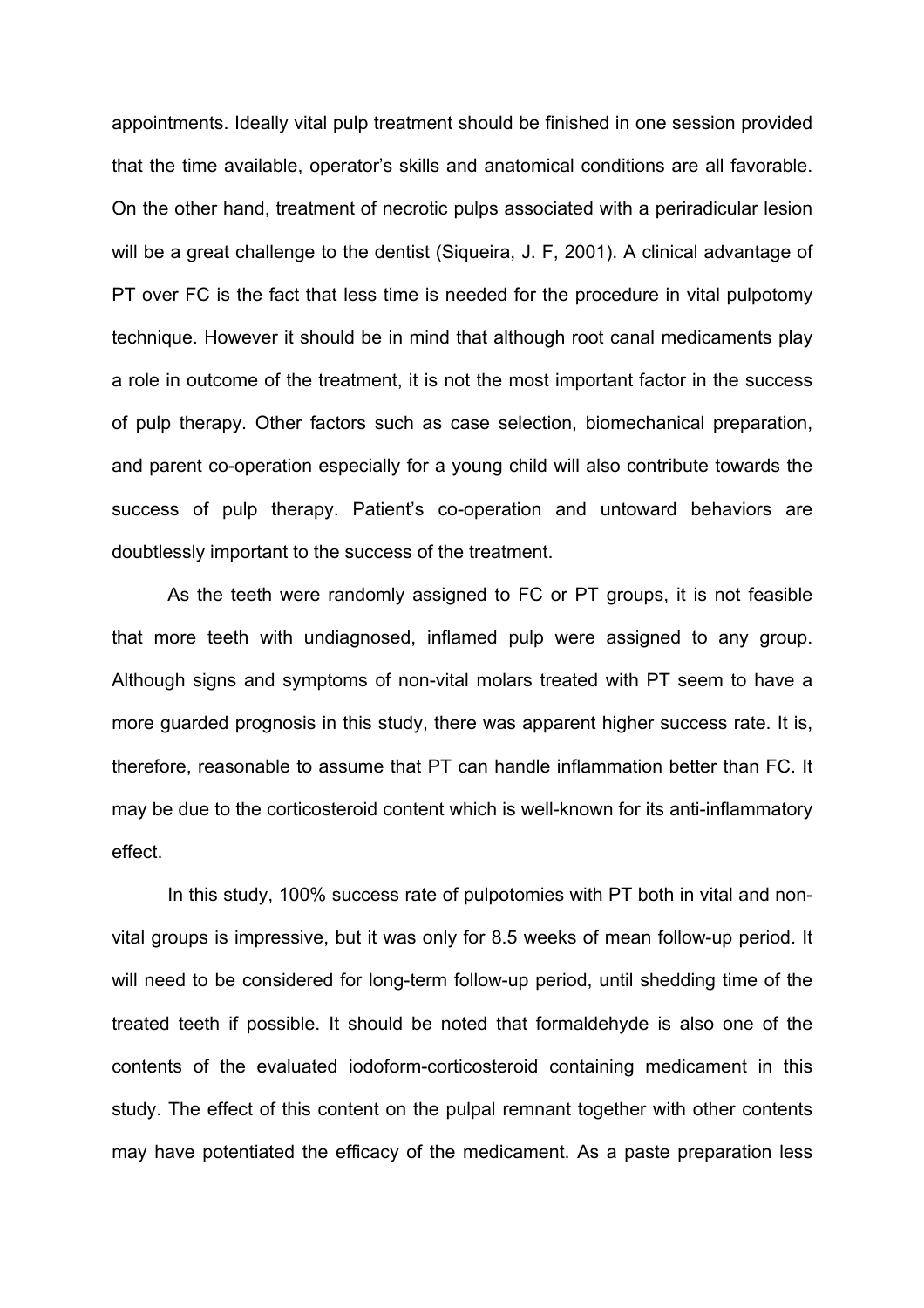systemic distribution can be expected by use of such medicament than application of liquid FC and so danger of systemic toxicity is quite reduced. Many studies (Cortes *et al* 2007, Boj *et al,* 2003 and Zarzara *et al* (2003)) have questioned the toxic effects of Formocresol, one of which is its systemic distribution. A press release from the International Agency of Research on Cancer (IARC, 2004) considered formaldehyde causes nasopharyngeal cancer in humans but studies (Swenburg et al., 1980) in both humans and animals are based on chronic exposure to formaldehyde at very high doses. In pulpotomy techniques, recent alternatives with proved results such as MTA, Electrocautery and BMP (bone morphogenic proteins) are much more expensive than currently used medicaments.

A zinc oxide eugenol base is usually applied over the radicular pulpal tissue. However, a number of authors have controversial views towards the relation of internal resorption and ZnOE base (Smith et al., 2000; Casas et al., 2003, Smith *et al,* Cotes *et al*). This possible complication warrants further investigations.

It should be realized that, although many studies reported high success rate of pulpotomies, radiographic findings often indicate some pathological changes, which most commonly include calcific metamorphosis and internal resorption (Smith et al., 2000). Hence, regular clinical and radiographic review following any primary molar pulp therapy is strongly recommended. In this study radiographic analysis was excluded as available follow-up time was limited.

Pulpotomy failures in primary teeth with caries exposure can be attributed to pulp contamination due to microleakage of large multi-surface restoration rather than stainless steel crowns (AAPD, 2004). Adhesive restorations have also been shown to provide optimum protection from marginal leakage in pulpotomized primary molars (Guelmann et al., 2004). It is therefore strongly recommended that adhesive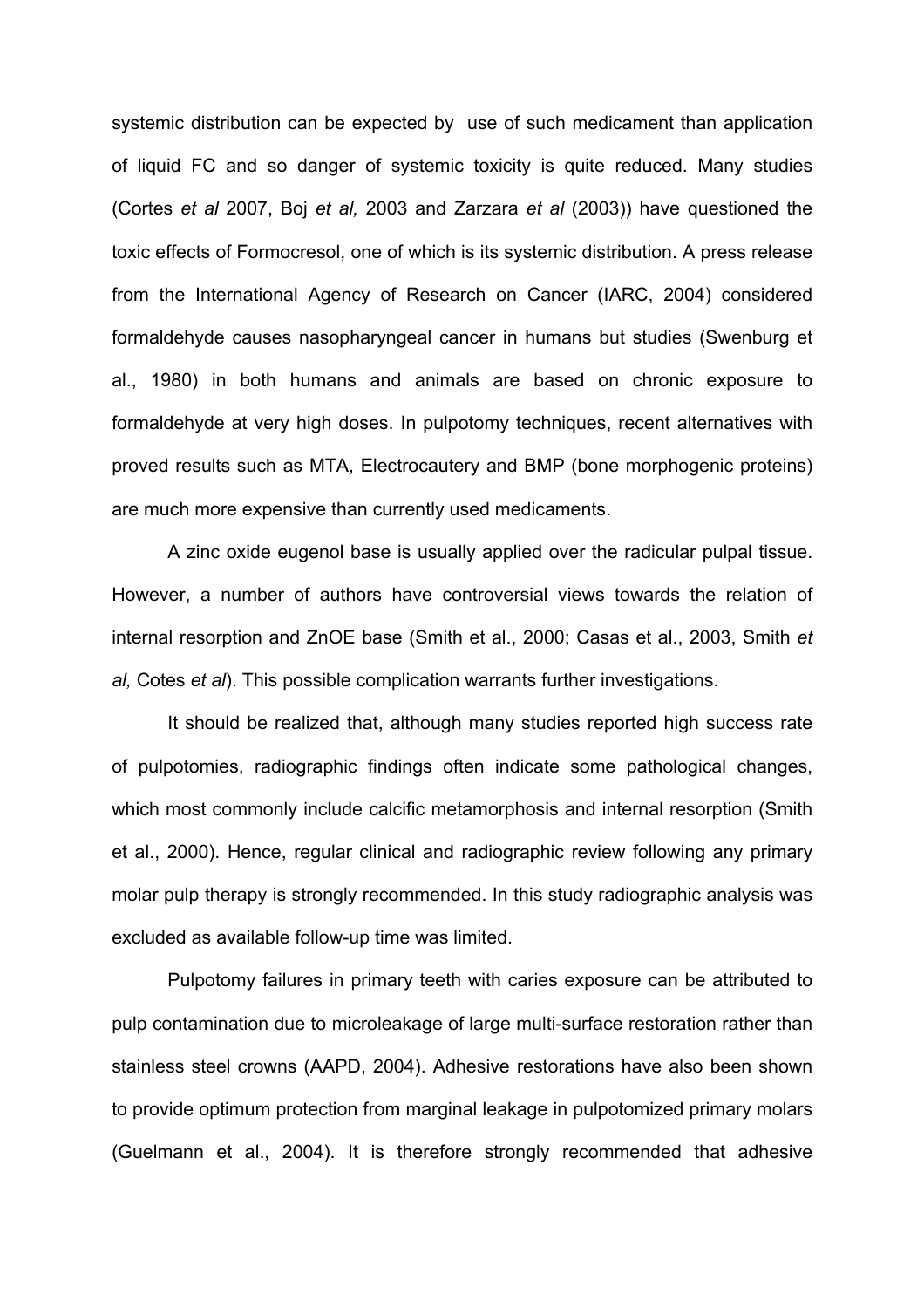restorations or preformed crowns are employed following any primary molar pulp therapy procedure.

Following a short study period for a limited number of subjects, the effectiveness of the iodoform-corticosteroid containing medicament has been studied and more detailed studies with longer follow-up periods are recommended.

#### **Conclusions**

Although the results are not statistically significant PT has showed a higher clinical success rate than FC both in vital and non-vital pulpotomies of deciduous molars. Iodoform-corticosteroid containing medicament can handle pulpal inflammation better than Formocresol alone. Long-term clinical and radiological evaluation will need before saying specific conclusions. With continued advancement and availability of bioactive pulp medicaments, effective alternatives may replace routine use of Formocresol pulpotomies. Until such agent is found, effectiveness of Formocresol cannot be less regarded.

**Acknowledgements:** The author is very grateful to Professor Dr. Ba Myint; former Rector of University of Dental Medicine (Yangon) and Professor Dr. Pwint Phoo; former Head of Department of Conservative Denistry, President of Myanmar Dental Association for their valuable support in the preparation of this research.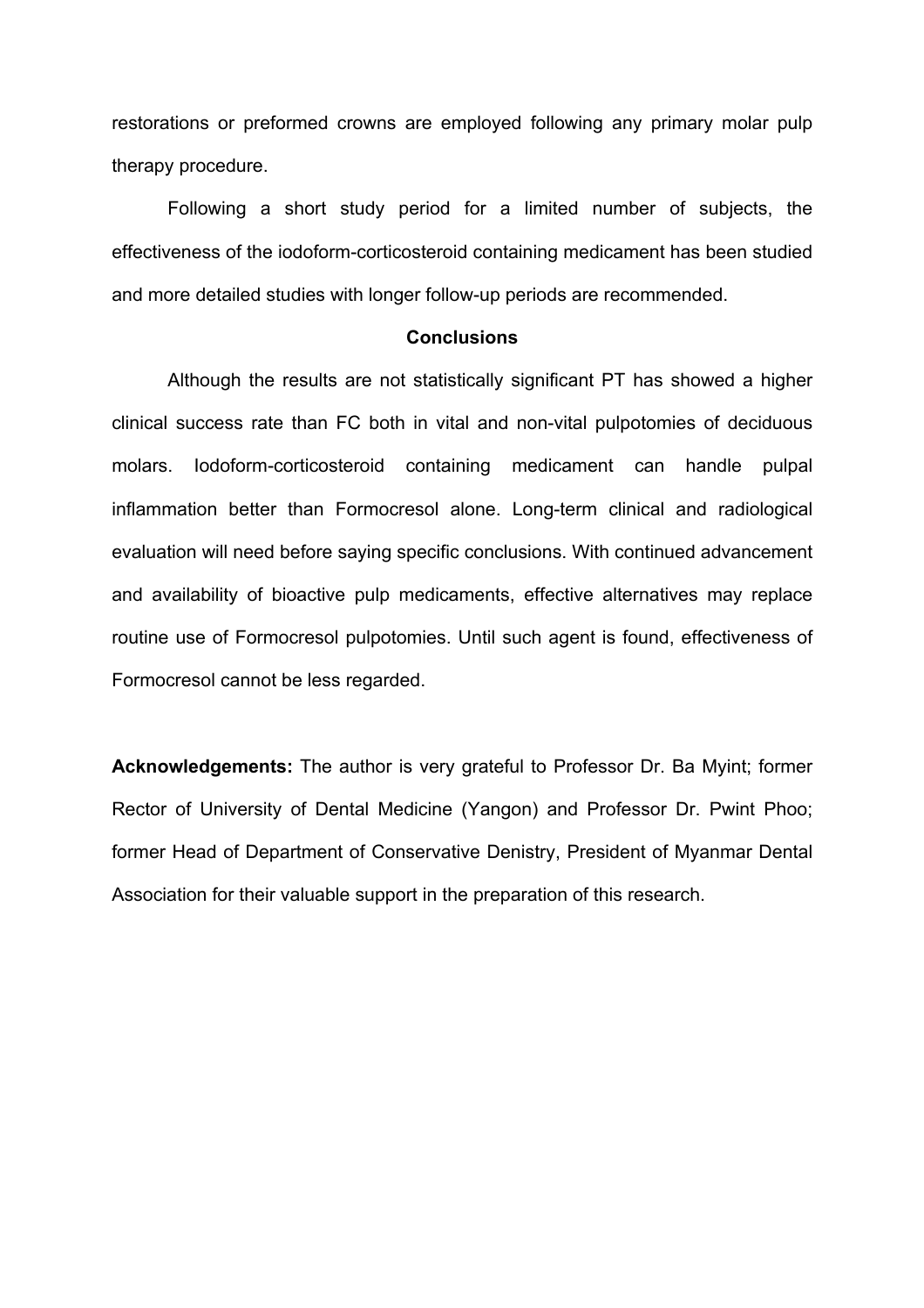#### **REFERENCES**

1. American Academy of Pediatric Dentistry. 2004, Guideline on pulp therapy for primary and young permanent teeth(revised), http://www.aapd.org/media/policies.asp.(accessed on March 23, 2007 )

2. Boj JR, Marco I, Cortés O, Canalda C. 2003, The acute nephrotoxicity of systemically administered formaldehyde in rats. European Journal of Paediatric Dentistry, Mar;4(1):16-20.

3. Casas M, Kenny DJ, Layug MA. 2003, Two-year outcomes of primary molar ferric sulfate pulpotomy and root canal therapy. Pediatric Dentistry; 25: 97–102.

4. Cortés O, Fernández J, Boj JR, Canalda C. 2007 Effect of formaldehyde on rat liver in doses used in pulpotomies

Journal of Clinical Pediatric Dentistry Spring;31(3):179-82

5. Cotes O, Boj JR, Canalda C, Carreras M. 1997 Pulpal tissue reaction to formocresol vs. ferric sulfate in pulpotomized rat teeth. *Journal of Clinical Pediatric Dentistry*; **21**: 247–253.

6. Duggal MS, Nooh A, High A. 2002, Responses of the primary pulp to inflammation: a review of the Leeds studies and challenges for the future. European Journal of Paediatric Dentistry; 3: 111–114.

7. Fuks AB. 2005, Pulp therapy for the primary dentition. In: Pinkham JR, editor: Pediatric Dentistry: Infancy Through Adolescence. Philadelphia: Saunders.

8. Gideon Holan, Eliezer Eidelman, Anna B. Fuks, 2005 Long-term Evaluation of Pulpotomy in Primary Molars Using Mineral Trioxide Aggregate or Formocresol Journal of Pediatric Denitstry *27:2, ;* 129-136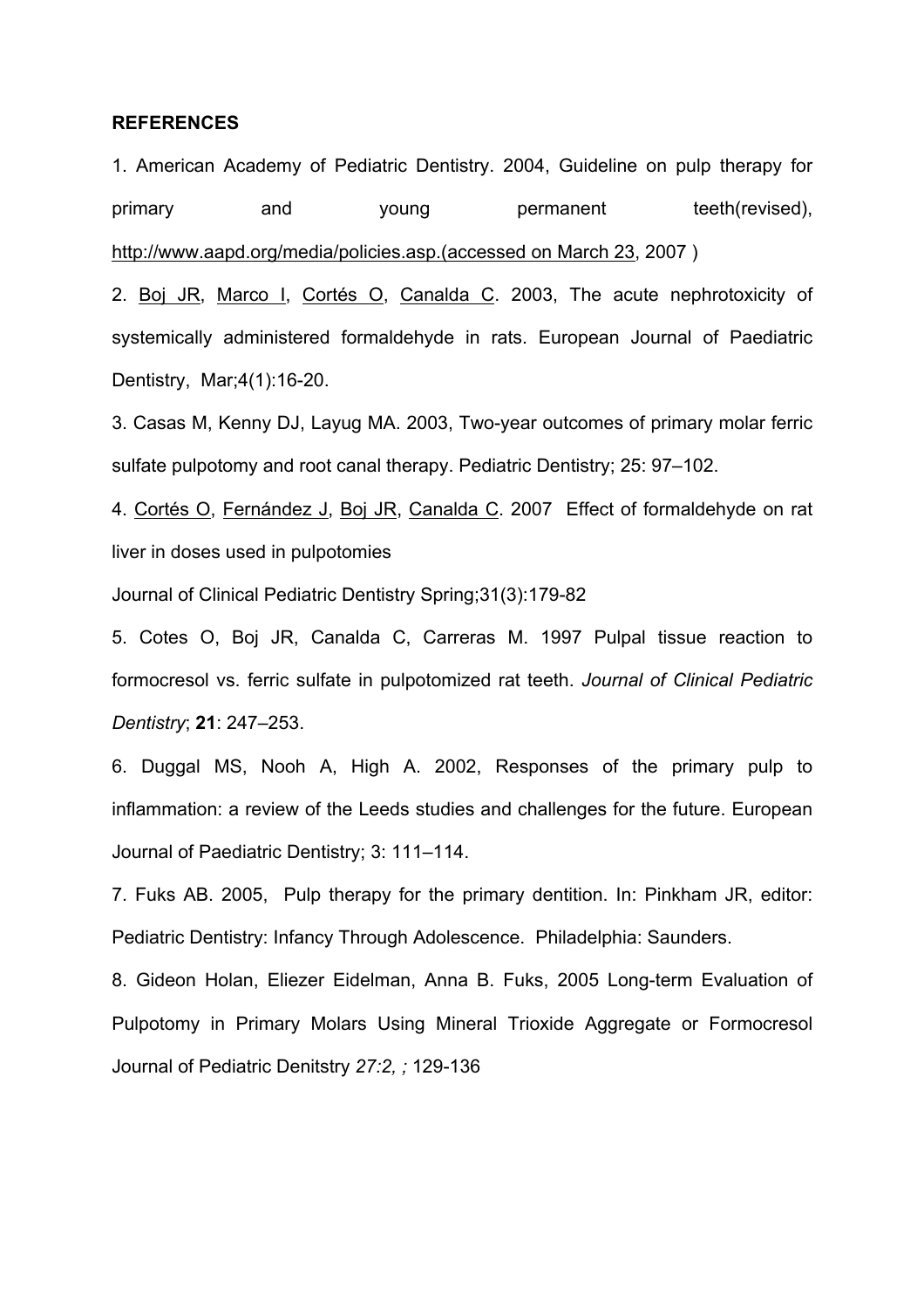9. Guelmann M, Bookmyer KL, Villalta P, Garcia-Godoy F. 2004 Microleakage of restorative techniques for pulpotomised primary molars. ASDC Journal of Dentistry for Children; 71: 209–211

10. Helen Rodd, P. J. Waterhouse, A. B. Fuks, S. A. Fayle & M. A. Moffat. 2006 Pulp therapy for primary molars; BSPD and IAPD, International Journal of Paediatric Dentistry 16 (Suppl. 1): 15–23

11. International Agency for Research on Cancer. IARC classifies formaldehyde as carcinogenic to humans. Press release no. 153, June 2004. http://www.iarc.fr/pageroot/PRELEASES/pr153a.html (accessed on September 09, 2007)

12. Jabbarifar, S.E, et al 2004, Success Rate of Formocresol Pulpotomy versus Mineral Trioxide Aggregate in Human Primary Molar Tooth Journal of Research in Medical Sciences; 6: 55-58

13. Siqueira, J. F, 2001, Strategies to Treat Infected Root Canals . Journal of the California Dental Association ; 29: 825-838.

14. Llewelyn DR. UK 2000, National Clinical Guidelines in Paediatric Dentistry. The pulp treatment of the primary dentition. *International Journal of Paediatric Dentistry*; 10: 248–252.

15. Ranly DM, García-Godoy F. 2000 Current and potential pulp therapies for primary and young permanent teeth. Journal of Dentistry;28:153-161.

16. Swenberg JA, Kerns WD, Mitchell RI, Gralla EJ, Pavkov KL. 1980, Induction of squamous cell carcinomas of the rat nasal cavity by inhalation exposure to formaldehyde vapour. Cancer Research; 40: 3398–3402.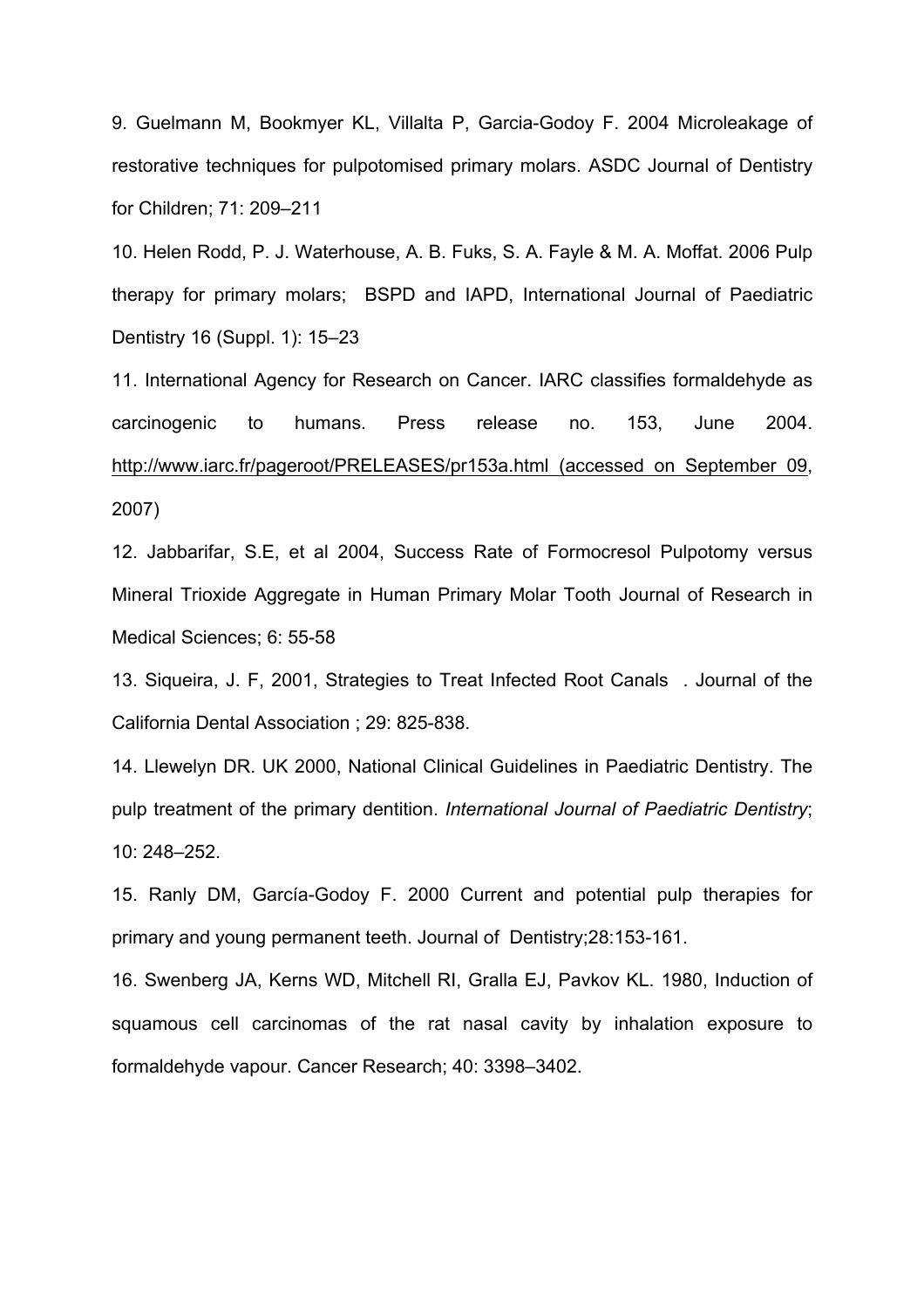17. John G. Walton, John W. Thompson, and Robin A Seymour 1994, Textbook of Dental Pharmacology and Therapeutics second edition, , Oxford university press, P.109,

18. Zarzara P.A, A Rosenblatta, C.S Takahashibc, P.L Takeuchib, L.A Costa Júniorb 2003, Formocresol mutagenicity following primary tooth pulp therapy: an in vivo study Elsevier the journal of dentistry Volume 31, Issue 7, Pages 479-485 19. Rockville 2000, A Report of the Surgeon General., MD: U.S. Department of Health and Human Services, National Institute of Dental and Craniofacial Research, National Institutes of Health,.

20. Welbury, Richard R. 2001, Paediatric Dentistry , second edition. Oxford University press

21. Wheeler. 1993. Dental Anatomy, Physiology and Occlusion (Senventh edition)W.B Saunders Company, Philadelphia, London, Toronto, Montreal, Sydney and Tokyo